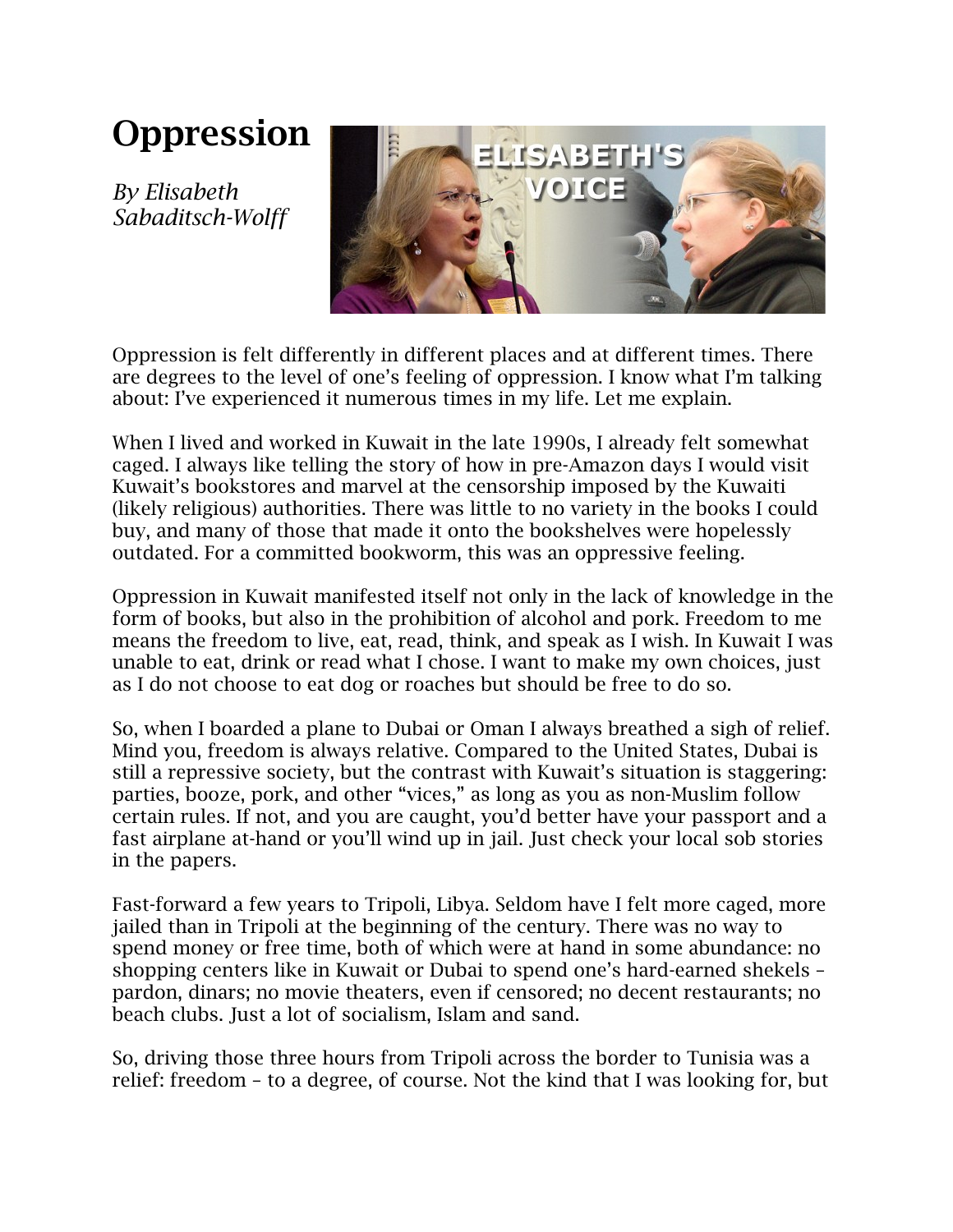at least I was able to breathe freely, buy some beer and enjoy a beach club on the island of Djerba.

And so, it was when I finally left the Arab world that I thought I had left Islamic-style oppression behind me. I settled in Vienna, my hometown, hoping to regain the freedom to move about, to eat what I wished, to read as much as I could (thank you, in this case, to the Internet and Amazon), to dress as I wished, to speak my mind, in short, to live my life in freedom. You see, one only realizes what freedom means when it has been taken away. In our circles, this statement is considered a platitude. It's not really, however. And this is what I felt during my recent travels to the United States.

Living in today's Europe, I never fully realized just how constricted my freedom has become in recent years. Of course, I KNOW that my freedom is reduced on a daily basis by the European Union's useless and annoying data protection regulations, which were tightened to the extreme this year, but I never really felt it as strongly, as overpoweringly, as I did at the end of this year. I actually found myself breathing a deep sigh of relief upon entering the United States, knowing that what I would be telling Americans would be protected by the United States Constitution and its First Amendment. One really does speak a different language if one doesn't have to self-censor all the time.



And that is what we do in Europe; we just don't realize it. Even I don't. But I recognized the stark difference as I viewed my European self from an American perspective. Believe me when I tell you that I am still in shock, even if I am at the forefront of my fight for the restoration of freedom of speech in Europe. But never have I felt this level of despair at the loss of my personal freedom as well as a profound fear of the future for my daughter.